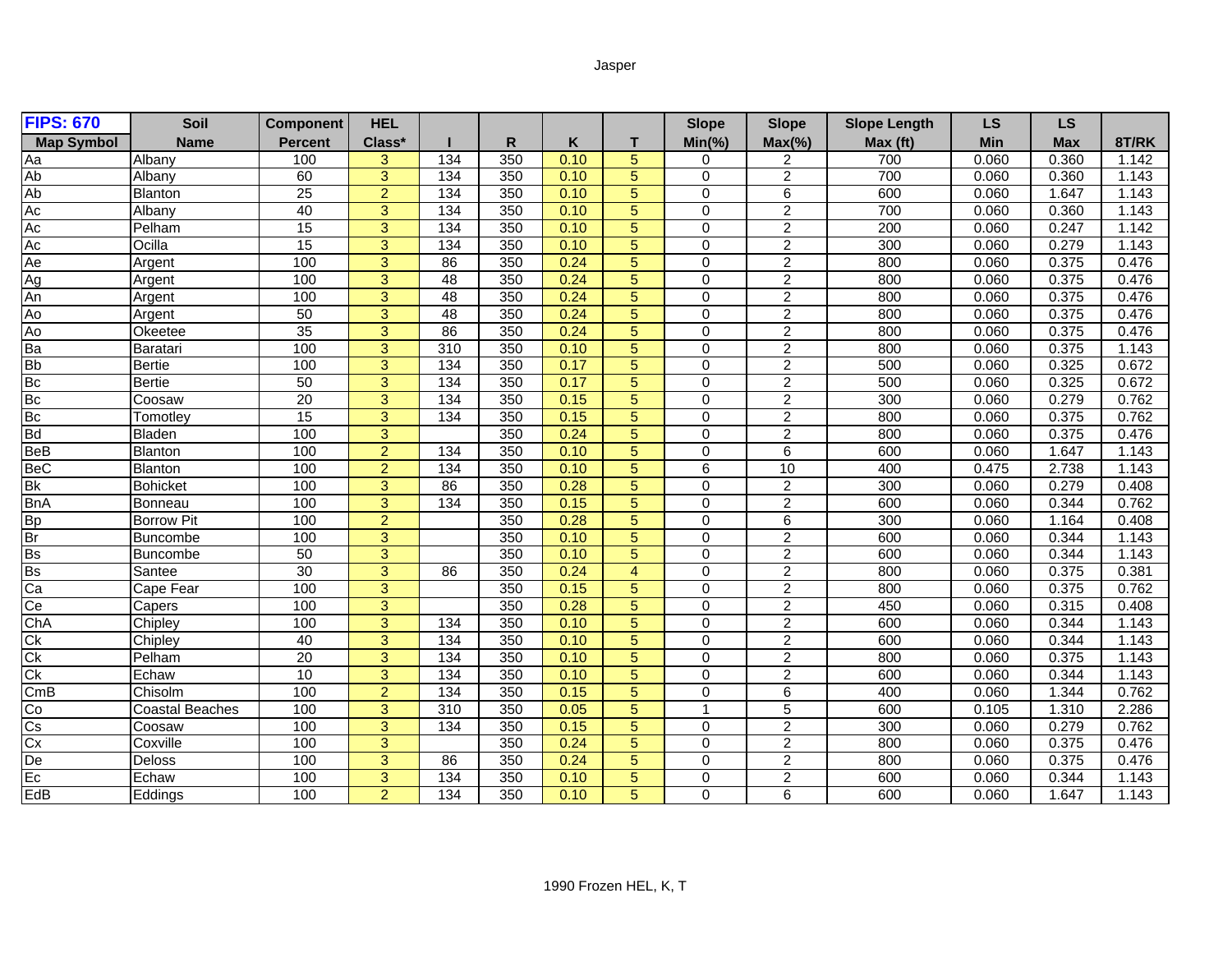## Jasper

| <b>FIPS: 670</b>  | Soil                | <b>Component</b> | <b>HEL</b>     |                 |     |      |                | <b>Slope</b>   | <b>Slope</b>     | <b>Slope Length</b> | <b>LS</b>  | <b>LS</b>  |       |
|-------------------|---------------------|------------------|----------------|-----------------|-----|------|----------------|----------------|------------------|---------------------|------------|------------|-------|
| <b>Map Symbol</b> | <b>Name</b>         | <b>Percent</b>   | Class*         |                 | R   | K    | Т              | $Min(\% )$     | $Max(\% )$       | Max (ft)            | <b>Min</b> | <b>Max</b> | 8T/RK |
|                   | Eulonia             | 100              | 3              | 86              | 350 | 0.24 | 5              | 0              | 2                | 800                 | 0.060      | 0.375      | 0.476 |
| Ee<br>Fa          | Eulonia             | 100              | $\overline{3}$ | 86              | 350 | 0.24 | 5              | 0              | $\overline{2}$   | 800                 | 0.060      | 0.375      | 0.476 |
|                   | Fluvaquents         | 75               | $\overline{3}$ | 86              | 350 | 0.28 | 5              | $\mathbf 0$    | $\overline{2}$   | 800                 | 0.060      | 0.375      | 0.408 |
| Fa                | <b>Udipsamments</b> | $\overline{25}$  | $\overline{3}$ | 134             | 350 | 0.10 | 5              | $\mathbf 0$    | $\overline{2}$   | 300                 | 0.060      | 0.279      | 1.143 |
| Fb                | Fripp               | 60               | $\overline{2}$ | 310             | 350 | 0.10 | 5              | 6              | 15               | 250                 | 0.475      | 4.047      | 1.143 |
| Fb                | Baratari            | $\overline{35}$  | 3              | 310             | 350 | 0.10 | 5              | $\Omega$       | $\overline{c}$   | 200                 | 0.060      | 0.247      | 1.143 |
| GoA               | Goldsboro           | 100              | $\overline{3}$ |                 | 350 | 0.17 | 5              | $\overline{0}$ | $\overline{2}$   | 800                 | 0.060      | 0.375      | 0.672 |
| Ha                | Handsboro           | 100              | 3              |                 | 350 |      |                | $\Omega$       | -1               | 800                 | 0.060      | 0.241      |       |
| Hb                | Hobonny             | 100              | $\overline{3}$ | 134             | 350 | 0.28 | 5              | $\Omega$       | $\overline{2}$   | 800                 | 0.060      | 0.375      | 0.408 |
| aB                | Lakeland            | 100              | 3              | 134             | 350 | 0.10 | 5              | $\Omega$       | 6                | 400                 | 0.060      | 1.344      | 1.142 |
| Le                | _evy                | 100              | 3              | 86              | 350 | 0.37 | 5              | $\Omega$       | $\overline{ }$   | 800                 | 0.060      | 0.241      | 0.309 |
| Ln                | Lynchburg           | 100              | $\overline{3}$ | 134             | 350 | 0.15 | 5              | $\mathbf 0$    | $\overline{2}$   | 800                 | 0.060      | 0.375      | 0.762 |
| Ly                | Lynn Haven          | 100              | 3              | 134             | 350 | 0.10 | 5              | $\mathbf 0$    | $\overline{c}$   | 800                 | 0.060      | 0.375      | 1.143 |
| Mu                | Murad               | 100              | $\overline{3}$ | 134             | 350 | 0.15 | 5              | $\mathbf 0$    | $\overline{2}$   | 800                 | 0.060      | 0.375      | 0.762 |
| $N$ e $A$         | <b>Nemours</b>      | 100              | $\overline{3}$ | 86              | 350 | 0.20 | 5              | $\overline{0}$ | $\overline{2}$   | 800                 | 0.060      | 0.375      | 0.571 |
| <b>NeB</b>        | Nemours             | 100              | $\overline{2}$ | $\overline{86}$ | 350 | 0.20 | 5              | $\overline{2}$ | $\overline{6}$   | 350                 | 0.163      | 1.258      | 0.571 |
| <b>NoA</b>        | Norfolk             | 100              | $\overline{3}$ |                 | 350 | 0.17 | 5              | $\mathbf 0$    | $\overline{2}$   | 800                 | 0.060      | 0.375      | 0.672 |
| <b>NoB</b>        | Norfolk             | 100              | $\overline{2}$ |                 | 350 | 0.17 | 5              | $\overline{2}$ | 6                | 400                 | 0.163      | 1.344      | 0.672 |
| Оc                | Ocilla              | 100              | $\overline{3}$ | 134             | 350 | 0.10 | 5              | $\mathbf 0$    | $\overline{2}$   | 800                 | 0.060      | 0.375      | 1.143 |
| Oe                | Okeetee             | 100              | 3              | 86              | 350 | 0.24 | 5              | 0              | $\overline{2}$   | 800                 | 0.060      | 0.375      | 0.476 |
| Ok                | Okeetee             | 60               | 3              | 86              | 350 | 0.24 | 5              | $\mathbf 0$    | $\overline{2}$   | 800                 | 0.060      | 0.375      | 0.476 |
| Ok                | Eulonia             | 25               | 3              | 86              | 350 | 0.24 | 5              | 0              | $\overline{2}$   | 800                 | 0.060      | 0.375      | 0.476 |
| $\frac{1}{2}$     | Onslow              | 100              | $\overline{3}$ |                 | 350 | 0.17 | 4              | $\Omega$       | $\overline{2}$   | 800                 | 0.060      | 0.375      | 0.538 |
| $\overline{Os}$   | Osier               | 100              | $\overline{3}$ | 134             | 350 | 0.10 | 5              | $\Omega$       | $\overline{2}$   | 800                 | 0.060      | 0.375      | 1.143 |
| $\overline{Pa}$   | Paxville            | 100              | $\overline{3}$ | 86              | 350 | 0.20 | 5              | $\mathbf 0$    | $\overline{2}$   | 800                 | 0.060      | 0.375      | 0.571 |
| Pb                | Paxville            | 100              | 3              | 86              | 350 | 0.20 | 5              | $\mathbf 0$    | $\boldsymbol{2}$ | 800                 | 0.060      | 0.375      | 0.571 |
| P <sub>e</sub>    | Pelham              | 100              | 3              | 134             | 350 | 0.10 | 5              | $\mathbf 0$    | $\overline{2}$   | 800                 | 0.060      | 0.375      | 1.143 |
| Pk                | Pickney             | 100              | 3              | 134             | 350 | 0.10 | 5              | $\mathbf 0$    | $\overline{2}$   | 800                 | 0.060      | 0.375      | 1.143 |
| Po                | Polawana            | 100              | $\overline{3}$ | $\Omega$        | 350 | 0.10 | 5              | $\mathbf 0$    | $\overline{2}$   | 800                 | 0.060      | 0.375      | 1.143 |
| Ra                | Rains               | 100              | $\overline{3}$ | 86              | 350 | 0.20 | 5              | $\mathbf 0$    | $\overline{2}$   | 800                 | 0.060      | 0.375      | 0.571 |
| <b>Rb</b>         | Rains               | 100              | 3              | 86              | 350 | 0.20 | 5              | $\mathbf 0$    | $\overline{2}$   | 800                 | 0.060      | 0.375      | 0.571 |
| Rc                | Rains               | 45               | $\overline{3}$ | 86              | 350 | 0.20 | 5              | $\Omega$       | $\overline{2}$   | 800                 | 0.060      | 0.375      | 0.571 |
| Rc                | Lynchburg           | $\overline{25}$  | 3              | 134             | 350 | 0.15 | 5              | $\mathbf 0$    | $\overline{2}$   | 800                 | 0.060      | 0.375      | 0.762 |
| Rd                | Ridgeland           | 100              | 3              | 310             | 350 | 0.10 | 5              | $\Omega$       | $\overline{2}$   | 800                 | 0.060      | 0.375      | 1.143 |
| Ro                | Rosedhu             | 100              | $\overline{3}$ | 310             | 350 | 0.10 | 5              | $\mathbf 0$    | $\overline{2}$   | 800                 | 0.060      | 0.375      | 1.143 |
| Sa                | Santee              | 100              | 3              | 86              | 350 | 0.24 | $\overline{4}$ | $\mathbf 0$    | $\overline{2}$   | 800                 | 0.060      | 0.375      | 0.381 |
| Se<br>Sk          | Santee              | 100              | $\overline{3}$ | 86              | 350 | 0.24 | 4              | $\mathbf 0$    | $\overline{2}$   | 800                 | 0.060      | 0.375      | 0.381 |
|                   | Seabrook            | 100              | $\overline{3}$ | $\frac{1}{34}$  | 350 | 0.10 | 5              | $\overline{0}$ | $\overline{2}$   | 800                 | 0.060      | 0.375      | 1.143 |